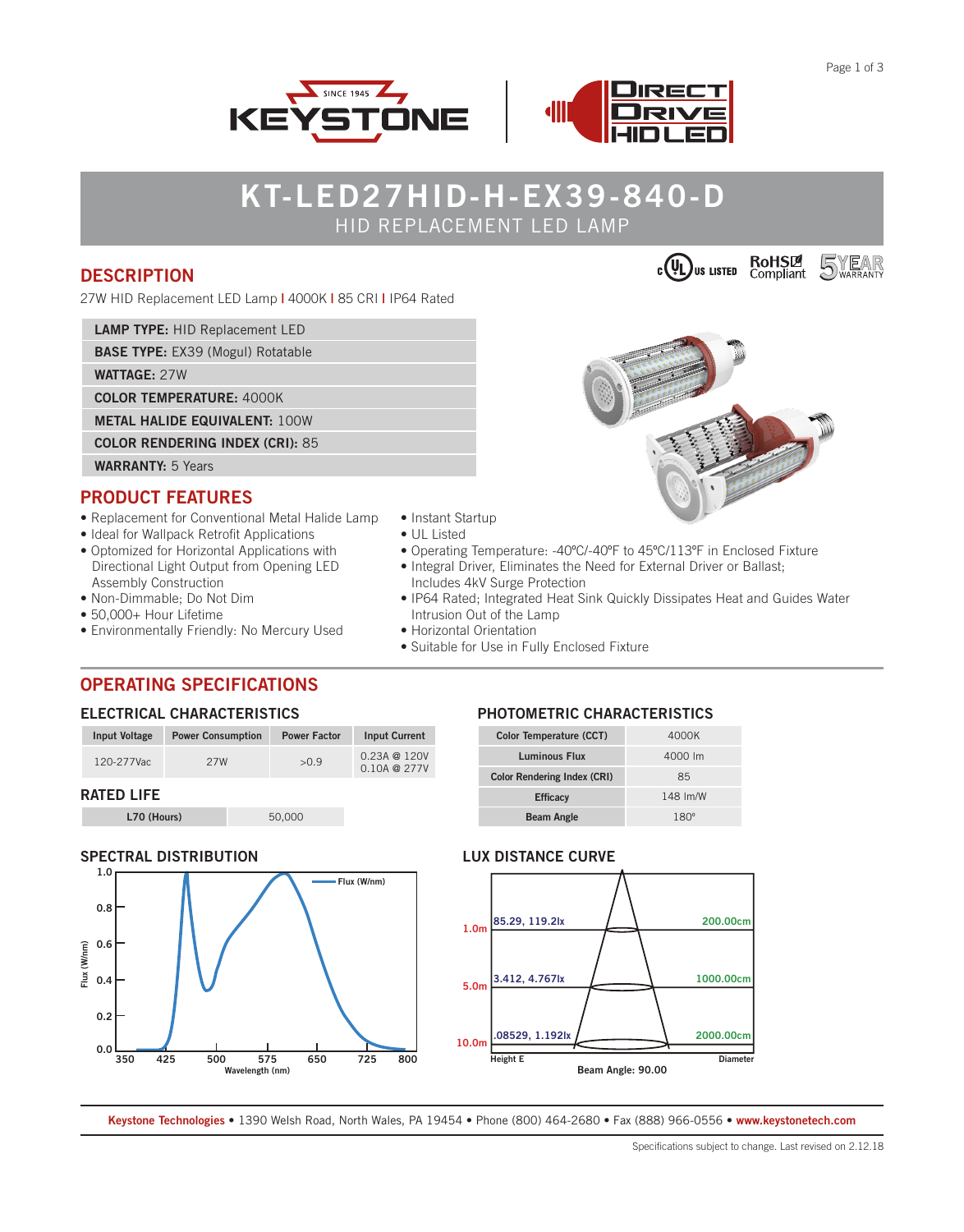

# **KT-LED27HID-H-EX39-840-D** HID REPLACEMENT LED LAMP

# **WIRING INSTRUCTIONS**

#### **STEP 1**

**Disconnect power.** Disconnect and remove existing ballast, capacitor, and/or ignitor (where applicable) from fixture.

#### **STEP 2**

Rewire for line voltage to the lamp socket.

#### **STEP 3**

Install new LED replacement lamp. Ensure lamp is operating properly when power is turned on.

#### **STEP 4**

Rotate lamp base and open wings accordingly toward direction of desired lumination.



# **PHYSICAL CHARACTERISTICS**











#### **LAMP DIMENSIONS**

#### **WINGS CLOSED**

| A (Illuminated Length) | 3.62" |  |  |  |
|------------------------|-------|--|--|--|
| <b>B</b> (Body Length) | 8.70" |  |  |  |
| C (Width)              | 3.23" |  |  |  |
| WINGS OPEN             |       |  |  |  |
| A (Illuminated Length) | 3.62" |  |  |  |
| <b>B</b> (Body Length) | 8.70" |  |  |  |

**BASE TYPE:** EX39 (Mogul) Rotatable

**C (Width)** 5.26"

**Keystone Technologies •** 1390 Welsh Road, North Wales, PA 19454 **•** Phone (800) 464-2680 **•** Fax (888) 966-0556 • **www.keystonetech.com**